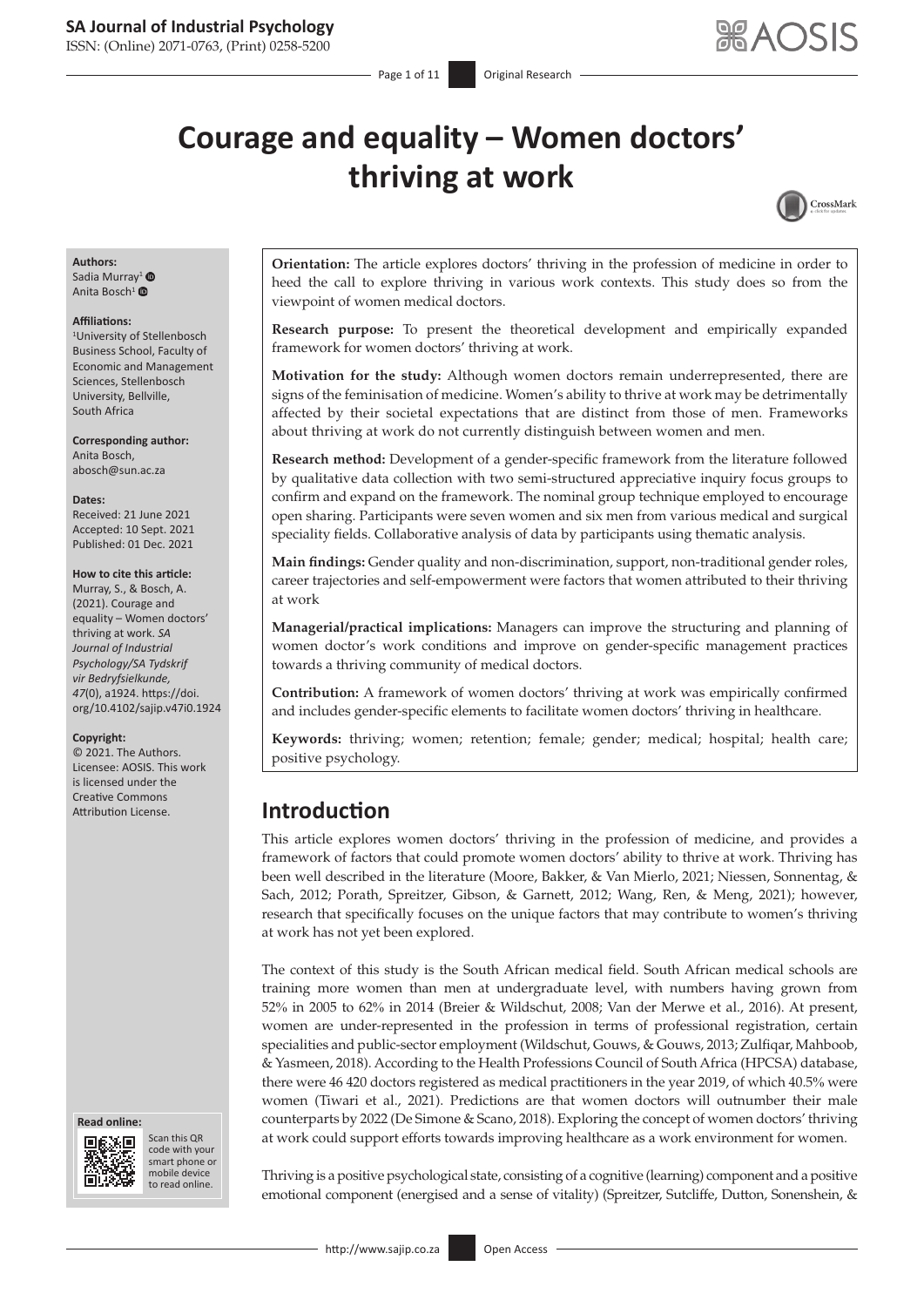Grant, 2005). Thriving can manifest in self-development, growth and moving forward in one's life and career (Abid, 2016). Thriving at work holds a multitude of benefits for both the individual and the organisation, as thriving individuals are more likely to perform better, be innovative, avoid burnout and enjoy better physical and psychological health thannon-thriving employees (Porath et al., 2012; Spreitzer et al., 2005). The South African healthcare system has much to gain from thriving doctors, as they would be more likely to drive healthcare innovation and improve health services.

An identification of women's thriving in the medical context was considered necessary, as the unique challenges women face in the workplace are widely discussed in literature (Bedoya-Vaca, Derose, & Romero-Sandoval, 2016; Roth, Theriault, Clement, & Worthington, 2016; Wildschut et al., 2013; Zulfiqar et al., 2018). The aim of this study is to present the theoretical development and empirically expanded framework for women doctors' thriving at work. Spreitzer et al. (2005) called for research that explores the enduring elements of work contexts for thriving and this study aims to do so from the viewpoint of women. Such a framework could serve as an input to researchers to further explore interventions to promote women doctors' personal wellness and harness their contribution in the healthcare system.

The article commences with definitional clarification to distinguish thriving from other related positive psychological concepts. This is followed by a description of the framework for women doctors' thriving, developed from various theories utilising a focus on gender differences. The method section describes how data were collected from women and men doctors, in order to determine which of the aspects of thriving were uniquely related to women, and which were applicable to both women and men. Finally, the data are compared to the theoretical framework leading to a *framework for women doctors' thriving at work*. The article is concluded with recommendations for future research.

# **Thriving and related constructs**

The concept of thriving at work is embedded in positive psychology (Boyd, 2015), and refers to more than surviving. Determining whether a person is thriving requires a broad view of his or her life, as every individual will experience demoralising moments. Furthermore, a person may be thriving at work, yet may feel completely defeated at home, or vice versa (Boyd, 2015). Academic interest in thriving dates back to the work of Maslow (1943), but Carver (1998, p. 248) was one of the first authors to define thriving, referring to it as 'a positive response to a challenge'. Carver (1998) further suggested that gains in skills, knowledge and confidence, as well as a sense of security in personal relationships, may result in psychological thriving. Spreitzer et al. (2005) added a sense of vitality to the definition of thriving.

Learning is the acquisition of new skills and learning how to do one's job better, whereas vitality refers to feeling energised, alive and enthusiastic (Porath et al., 2012; Spreitzer et al., 2005; Spreitzer & Carmeli, 2009). Vitality and learning are thus the affective and cognitive components of the psychological experience (Niessen et al., 2012; Spreitzer et al., 2005). Vitality is linked to the hedonic or pleasure-seeking perspective, and is related to feelings of happiness and the way individuals evaluate their cognitive and affective selves, whilst learning is linked to the eudemonic perspective, which entails self-development, growth and optional functioning (Feeney & Collins, 2015; Bartels, Peterson, & Reina, 2019; Spreitzer et al., 2005; Id.). When vitality is present without learning, the person may be full of energy and feel contented, but is not learning anything new and therefore becomes stagnant, which is not considered a state of thriving.

The concept of thriving is distinguishable from related constructs such as resilience, flourishing, subjective well-being, self-actualisation and engagement (Spreitzer et al., 2005). Whilst resilience is associated with overcoming adversity and major stress (McDonald, 2016), thriving can occur with or without adversity (Spreitzer et al., 2005). Flourishing and subjective well-being are associated with the hedonic dimension of well-being, whereas thriving encompasses both the hedonic (vitality) and eudemonic (learning) dimensions (Feeney & Collins, 2015; Mahomed & Rothmann, 2019; Spreitzer et al., 2005). Thus, it is possible to flourish and enjoy subjective wellbeing in the absence of learning, but it is not possible to thrive without learning (Spreitzer et al., 2005).

Self-actualisation is not a permanent state of needs being met, and one attains it for periods or moments of time (Maslow, 1943). However, it has been posited that it is possible to thrive despite poor health or not having one's basic needs met (Sirois & Hirsch, 2017). Lastly, engagement is defined by Bakker, Schaufeli, Leiter and Taris (2008, p. 188) as 'a positive, fulfilling, affective-motivational state of work-related well-being that is characterised by vigour, dedication and absorption'. Work engagement overlaps with thriving at work, in that both encompass vitality and vigour, but thriving at work includes learning (Mahomed & Rothmann, 2019; Van der Walt, 2018).

# **A framework for women doctors' thriving at work**

The framework for women doctors' thriving at work was derived from a combination of the Socially Embedded Model of Thriving at Work (Spreitzer et al., 2005), and the study on thriving by Paterson, Luthans and Jeung (2014), in addition to adapting these works with a number of gender-specific workplace elements derived from theory. The framework is presented in Figure 1.

The framework consists of two outcome variables namely: the *experience of individuals when thriving at work* and *the outcome for individuals when thriving at work.* The two outcome variables are influenced by *contextual factors*, made up of *workplace* and *social factors*. Spreitzer et al.'s (2005, p. 546) assumed that 'an individual is not simply enabled by their contexts' but through individual processes, individuals exercise as agents in doing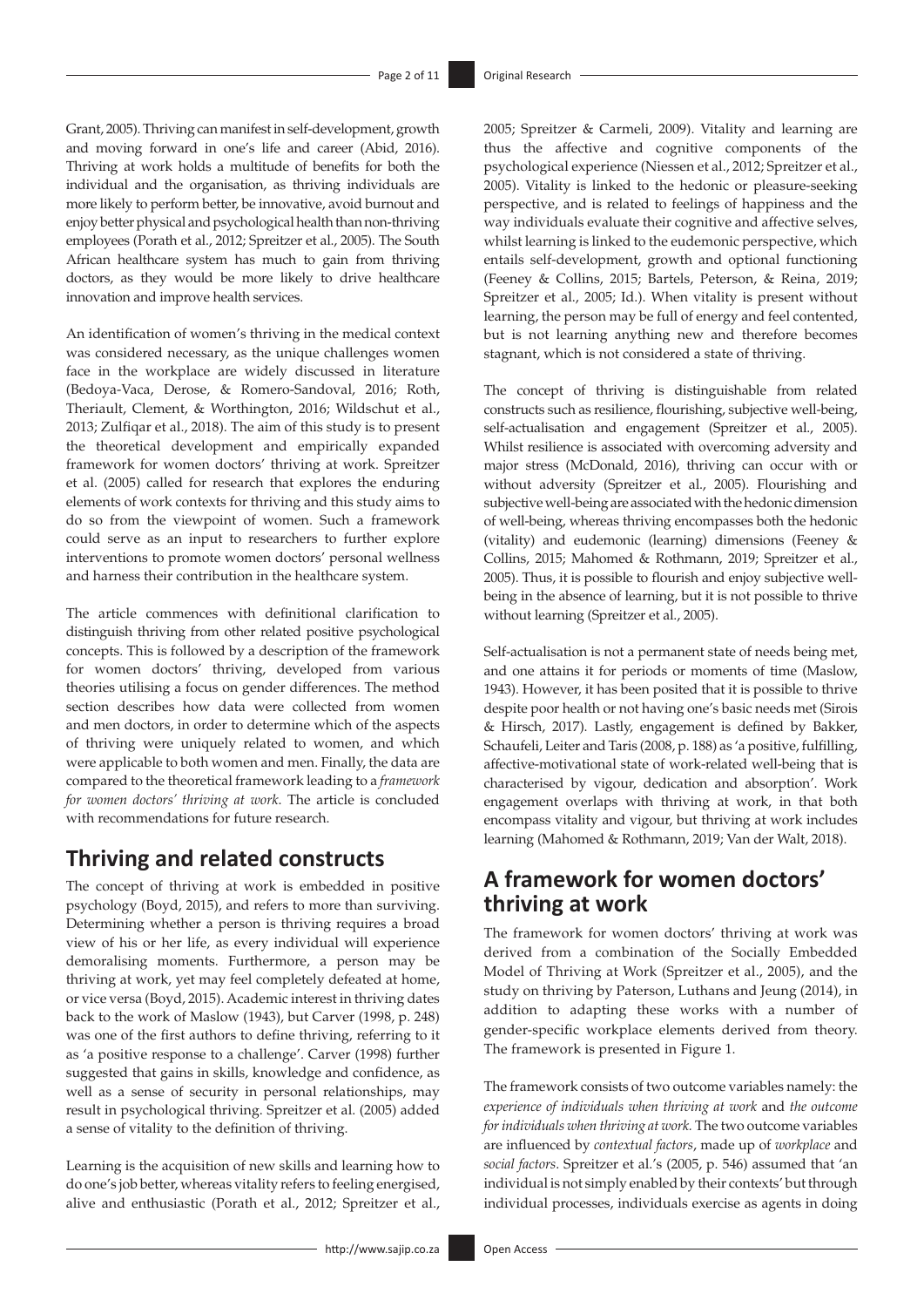their work. Through the processes of *agentic work behaviours* and by utilising *psychological capital,* individuals create and utilise processes akin to a positive loop. The positive loop renews the *resources that they produce when doing work*. Resources produced in turn enable individuals to be more agentic and have higher levels of psychological capital, which shape the context (Spreitzer et al., 2005). The framework is expanded on below starting with the outcomes.

#### **Outcomes of thriving at work**

In the Socially Embedded Model of Thriving at Work, Spreitzer et al. (2005) proposed that thriving at work results in an individual experiencing vitality and learning, the outcome of which has benefits for the individual and the organisation. These authors argued that, when individuals are thriving at work, they are likely to improve their task performance and be more innovative. The benefits for the organisation are that employees are not only likely to perform well in their assigned work, but are also open to new ideas and opportunities to develop the business (Boyd, 2015; Porath et al., 2012; Spreitzer & Carmeli, 2009). In addition, thriving is associated with organisational citizenship behaviour (Spreitzer & Carmeli, 2009). Individuals who thrive at work are self-adaptive, able to develop and grow (Paterson et al., 2014) and tend to enable their organisations to thrive (Boyd, 2015). The ability of self-adaptiveness allows these individuals to develop better coping mechanisms in adjusting to life changes (Paterson et al., 2014).

#### **Processes that occur for individuals**

It appears that thriving begets thriving, and the more individuals thrive, the more likely they are to seek out opportunities and engage in activities that will make them thrive. It is a positive loop associated with the agentic work behaviours that are connected with thriving (Hennekam, 2017). Agentic behaviour reflects in people being active and purposeful at work (Sia & Duari, 2018), and showing selfdirected behaviour (Paterson et al., 2014). Spreitzer et al. (2005) proposed three fundamental agentic work behaviours for individuals to thrive at work: task focus, heedful relating and exploration. Task focus entails investing attention and energy into completing a task, with the individual feeling a sense of accomplishment upon successful completion (Boyd, 2015; Paterson et al., 2014; Sia & Duari, 2018; Spreitzer et al., 2005). Heedful relating refers to interacting with colleagues in a meaningful way (Abid, Zahra, & Ahmed, 2016). It requires good interpersonal skills, valuing teamwork (Paterson et al., 2014) and understanding one's role in the organisation. Exploration is associated with increased vitality and learning through individuals engaging in exploratory behaviour, as well as being exposed to new ideas, information and ways of doing, which can be invigorating and educational (Sia & Duari, 2018; Spreitzer et al., 2005).

An added individual element to Spreitzer et al.'s (2005) model was proposed by Paterson et al. (2014), namely, psychological capital. Psychological capital is an antecedent of agentic behaviours (Paterson et al., 2014). Psychological resources comprise hope, efficacy, resilience and optimism (HERO), represented by the term *HERO within* (Youssef-Morgan & Luthans, 2015). Psychological resources (HERO) within resources were integrated into an empirically supported higher-order construct, psychological capital, referred to as *PsyCap*. Youssef-Morgan and Luthans (2015, p. 180) defined PsyCap as 'an individual's positive psychological state of development', which is characterised by confidence and optimism about one's future success, whilst maintaining perseverance and resilience when faced with challenges and setbacks. If an individual possesses all the components of PsyCap, he or she is more likely to have task focus, whilst efficacy is specifically related to heedful relating (Paterson et al., 2014), which acts as an enabler of thriving.

When individuals display agentic work behaviours, they produce certain resources that enable even more agentic behaviour, thus creating a reinforcing virtuous loop whereby these individuals are constantly replenishing their resources as they work (Boyd, 2015; Spreitzer et al., 2005). These resources include knowledge, positive meaning, positive



Source: Adapted from Spreitzer, G., Sutcliffe, K., Dutton, J., Sonenshein, S., & Grant, A. (2005). A socially embedded model of thriving at work. *Organisation Science, 16*(5), 537–549. [https://doi.](https://doi.org/10.1287/orsc.1050.0153)<br>org/10.1287/orsc.1050.0 *35*, 434–446.<https://doi.org/10.1002/job.1907>

**FIGURE 1:** Framework for women doctors' thriving at work.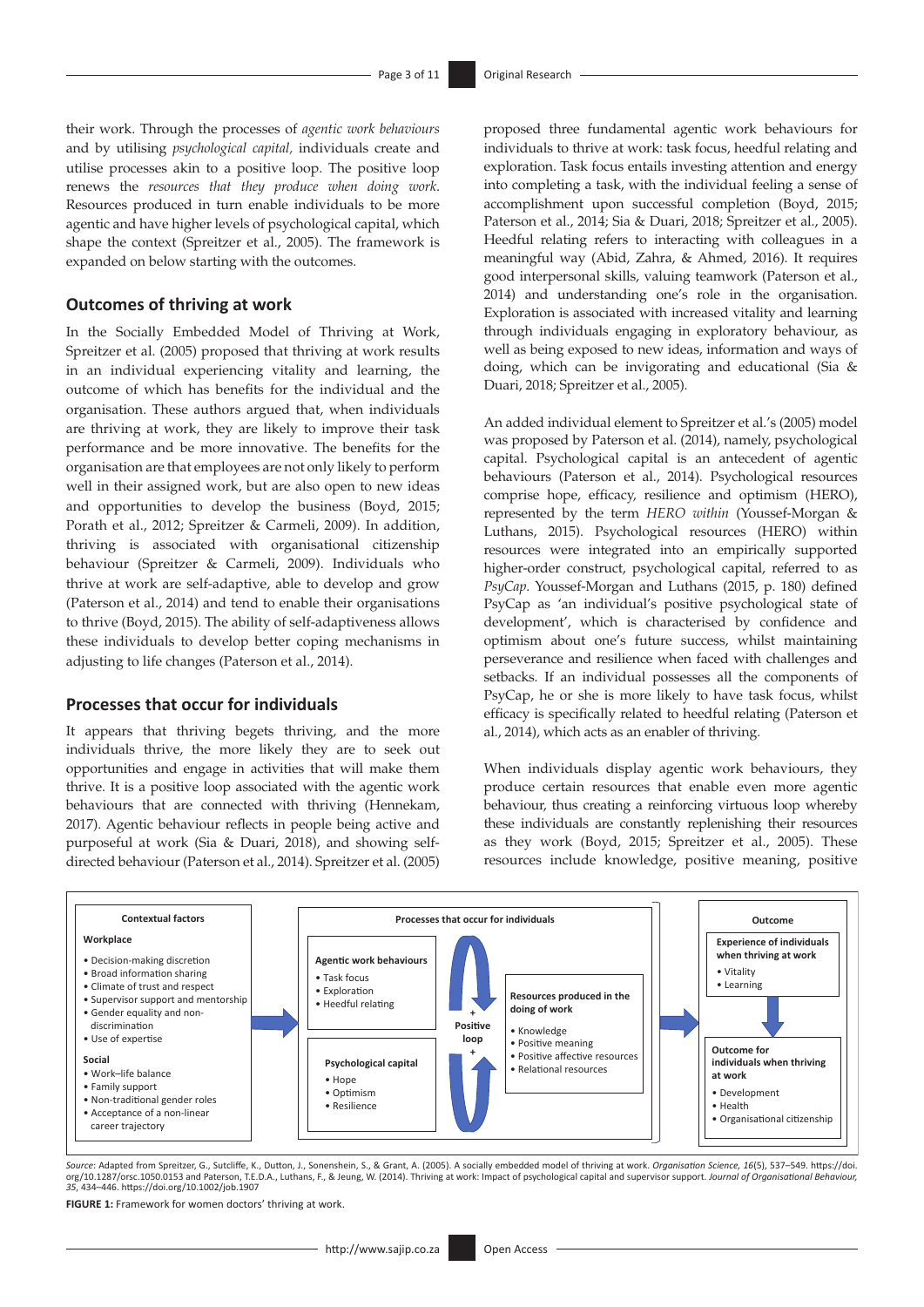affective resources and relational resources (Spreitzer et al., 2005). Knowledge is knowing what to do to complete a task and understanding the appropriate channels through which to access new information to gain more knowledge. Positive meaning refers to one's sense of purpose and finding meaning in one's work (Spreitzer et al., 2005). If one finds meaning in one's work, it is easier to be task-focused, even when facing adversity (Niessen et al., 2012). Heedful relating is closely related to positive meaning, as people often gain a sense of meaning and purpose when engaging with colleagues. Positive affective resources are feelings such as joy, contentment and gratitude. When individuals experience these positive emotions, others are more likely to reciprocate, which then further promotes heedful relating. In addition, these individuals are more likely to be task-focused and willing to explore. Relational resources refer to the relationships and connections that individuals form with colleagues.

#### **Contextual elements**

Spreitzer et al. (2005) described contextual elements as a workplace that encourages decision-making discretion (Hennekam, 2017), broad information sharing (Spreitzer & Porath, 2012) and a climate of trust and respect (Hennekam, 2017; McDonald, 2016; Perrakis & Martinez, 2012; Spreitzer & Carmeli, 2009). *Decision-making discretion* refers to individuals being empowered to make their own decisions and feeling in control of their day-to-day activities and duties (Hennekam, 2017; Sia & Duari, 2018; Spreitzer et al., 2005). Sia and Duari (2018) found a statistically significant positive correlation amongst decision-making, authority and thriving. *Broad information sharing* refers to information shared to a great extent within the organisation. If individuals do not know or understand their role in the organisation or the mission and strategy of the organisation, they will find it challenging to feel inspired to do better (Spreitzer & Porath, 2012). By understanding the bigger picture, individuals are more likely to collaborate and relate heedfully with others to achieve a mutual goal (Spreitzer et al., 2005). A climate of trust and respect is one where individuals have confidence in and appreciation of others (Hennekam, 2017). When individuals work in supportive and caring environments, heedful relating becomes easy, and they feel confident to explore and take on additional challenges. Paterson et al. (2014) proposed *supervisor support* as an additional element to Spreitzer et al.'s (2005) model, which is also regarded as an antecedent of agentic behaviours.

There are additional contextual elements, unique to women, that were not specifically considered in either Spreitzer et al.'s (2005) or Paterson et al.'s (2014) original work. Women may find it challenging to feel energised and experience vitality when their *work–life* balance is disturbed (Bedoya-Vaca et al., 2016; Perrakis & Martinez, 2012; Zulfiqar et al., 2018). Society subscribes to certain gender roles, which women feel obliged to adhere to or choose to live by, including being a good wife, a good mother and an ideal worker (Bosch, 2017). Working mothers with children tend to

suffer considerable role stress as they try to balance their work- and family responsibilities (Perrakis & Martinez, 2012). Despite working mothers outsourcing home care and childcare responsibilities, they are still ultimately responsible for the successful co-ordination of domestic duties (Bosch, 2017). Despite women in a cohabiting relationship (where both partners work) having marginally reduced the time they spend on household tasks over the past decades, this reduction is related to women doing less work and household duties being outsourced, rather than men doing more work (Procher, Ritter, & Vance, 2018). In addition, these authors found that women who earn more than their spouses actually do more household tasks than the spouses who earn the same or less. *Family-support*, or lack thereof, is therefore an important element relating to women's thriving. However, some studies have noted a shift in younger generations, where *traditional gender roles* seem to be less entrenched, with men more inclined to prioritise family responsibilities over their careers (Seritan et al., 2010; De Simone & Scano, 2018) and newer family structures such as the families of same-sex couples becoming more common.

Irrespective of gender changes in family structures, women continue to predominantly factor family responsibilities into their career plans (Farahat, 2009; Hossain et al., 2019; Yi, Lin, Kansayisa, & Costas-Chavarri, 2018). This does not imply that women are not thriving at work, but simply that they may be choosing or feeling compelled to make a choice (Buse, Bilimoria, & Perelli, 2013; De Simone & Scano, 2018; Farahat, 2009; Perrakis & Martinez, 2012). The choice seems to be: pausing one's career and pursuing family life, or pursuing career progression and pausing family life resulting in a *non-linear career trajectory* (Bedoya-Vaca et al., 2016; De Simone & Scano, 2018; Farahat, 2009; Perrakis & Martinez, 2012; Seritan et al., 2010). Women, who actively pursue both and continue to have primary care responsibilities, face many challenges which may have negative consequences on their psychological and physical health (Bedoya-Vaca et al., 2016). Women tend to neglect themselves and their self-care as they prioritise work, their spouse and their children above their own needs (Heuser, Gibbins, Herrera, & Theilen, 2018). In addition, women may not get as many learning opportunities, as it is assumed that they are more family-oriented than men, and are thus not as ambitious to progress in their career (Bedoya-Vaca et al., 2016; Farahat, 2009; Roth et al., 2016). When women go on maternity leave, they are seen as not interested or devoted to their job, and, as result, may be denied learning opportunities in future (Roth et al., 2016), which could influence thriving at work.

*Gender discrimination* can be insidious and deeply rooted in the culture of an organisation, and the people in the organisation may not even realise that such discrimination exists (Roth et al., 2016). Women themselves may unknowingly perpetuate the cycle of gender discrimination (Wildschut et al., 2013). Gender discrimination practices include a lack of flexible work hours, not promoting a culture that supports work-life balance, biased performance assessment criteria and recruitment practices that favour men (Roth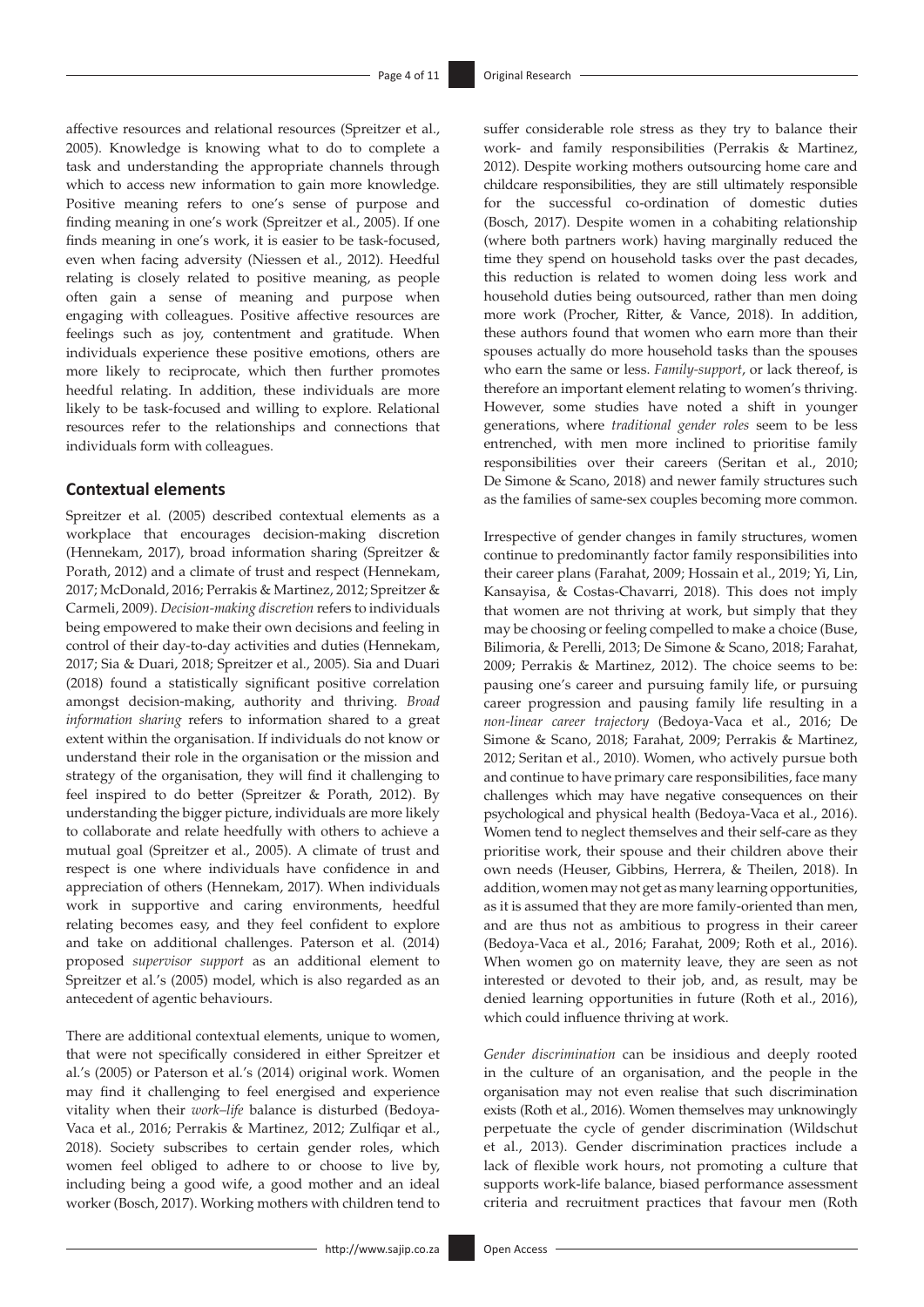et al., 2016; Zulfiqar et al., 2018) or career trajectories that assume a life pattern similar to that of men.

A supportive work environment, which is conducive to individuals thriving (Paterson et al., 2014; Russo, Carmeli, Buonocore, & Guo, 2015), includes mentors who support individuals. Mentorship provides opportunities for learning and enables individuals to develop and grow. Women doctors experience a lack of mentorship, which begins in their undergraduate years (Babaria, Bernheim, & Nunez-Smith, 2011), and extends to their postgraduate and professional careers (Roth et al., 2016; Yi et al., 2018). This lack of mentorship is reported to be severe in male-dominated specialities like surgery (Wildschut et al., 2013; Yi et al., 2018). Since mentorship leads to increased learning, female doctors may have fewer learning opportunities, which will likely affect their ability to thrive negatively.

As doctors become more experienced and are promoted, they are often expected to do more administration and less clinical work. For those who find their passion in clinical work and patient interaction (Gibson & Borges, 2009), high loads of non-clinical administrative responsibilities result in reduced levels of work satisfaction (Gibson & Borges, 2009; Heuser et al., 2018). *Using their expertise* for clinical work may therefore increase their workplace thriving. Next we present the research design.

### **Research design**

As part of a larger study on thriving at work, performed in the interpretivist tradition (Babbie & Mouton, 2003), this exploratory descriptive qualitative study invited both female and male doctors to participate. The convenience sample was purposefully stratified (Miles, Huberman, & Saldanha, 2019), namely women and men doctors. Such stratification facilitated comparison within the participant group, so that deductions could be made about aspects of thriving that were specifically applicable to women, as it would be absent for men. This strategy ensured that attributions made about women's thriving could be supported by understanding both the unique and shared contributions between female and male doctors. The study was conducted at a large academic hospital in South Africa. Doctors working at this hospital have to balance service delivery and academic commitments in a resource-constrained environment. Ethical approval for the study was obtained by two ethics committees, namely, The Departmental Ethics Screening Committee of the University of Stellenbosch Business School (USB-2019-11067) as well the Ethics Committee of the Academic Hospital (14314703).

#### **Research participants**

As the doctors were all working in shifts and did not have a lot of time available to participate in the research, convenience sampling was employed by initially contacting doctors who were known to the researchers, followed by snowball sampling where participants were asked to forward the invitation to other doctors (Zikmund, Babin, Carr, & Griffin,

2013). Convenience sampling supports the exploratory nature of the study and limits generalisability of results. The sample comprised 13 doctors who responded positively to the invitation, seven women and six men in each separate focus group, from various medical and surgical speciality fields and job ranks. The average work tenure was 9 years for the women and 14 years for the men. Informed consent was obtained from all participants.

#### **Data collection and recording**

We employed two focus groups to collect data (Zikmund et al., 2013). To ensure that participants felt comfortable to express themselves freely, the women and men were separated into two focus groups. In addition, as focus groups might inhibit open participation within a group context, for each group, the nominal group technique was used to ensure that all participants had an equal voice (McKillip, 2011). The nominal group technique invites each participant to independently make notes of their ideas and thoughts on an index card. Only after every participant has made all of their own notes, are they invited to contribute each of their statements with the group. An independent person acted as a facilitator of each session, whilst the main researcher was an observer who manually recorded key process and discussion points and other points of interest (see Liamputtong, 2015). Because thriving is a construct located in positive psychology, questions posed to participants were based on the format of unconditional positive questions in the discovery phase of appreciative inquiry (Cooperrider, Whitney, & Stavros, 2008). Participants were asked:

As you look back over your entire career in medicine, think of a moment when you felt like you were thriving, a time when you felt energised with a sense of vitality, a time when you felt like you were learning new skills and gaining new knowledge.

Secondary prompts were: 'What was going on?', 'What factors contributed to you thriving?', 'What others were involved and how were they significant?', 'If you think about yourself, is there something that, as a woman/man, made you feel as if you were thriving?' The facilitator asked the questions and the participants were given a few minutes to write on index cards ensuring that each participant had an equal opportunity to participate. Each participant was then given an opportunity to share his/her personal experiences and the observer documented their words in short hand.

#### **Data analysis**

For the first phase of data analysis, both participants and researchers participated in the analysis process. Collaborative analysis leads to 'rich local understandings' (Cornish, Alex Gillespie, & Tania Zittoun, 2013, p. 5). After sharing their experiences with each other, participants were asked to place their index cards on a wall and the facilitator guided the participants in identifying patterns which allowed further engagement and discussion, culminating in themes. The facilitator summarised the discussion and identified themes on the white board. Themes were related to factors that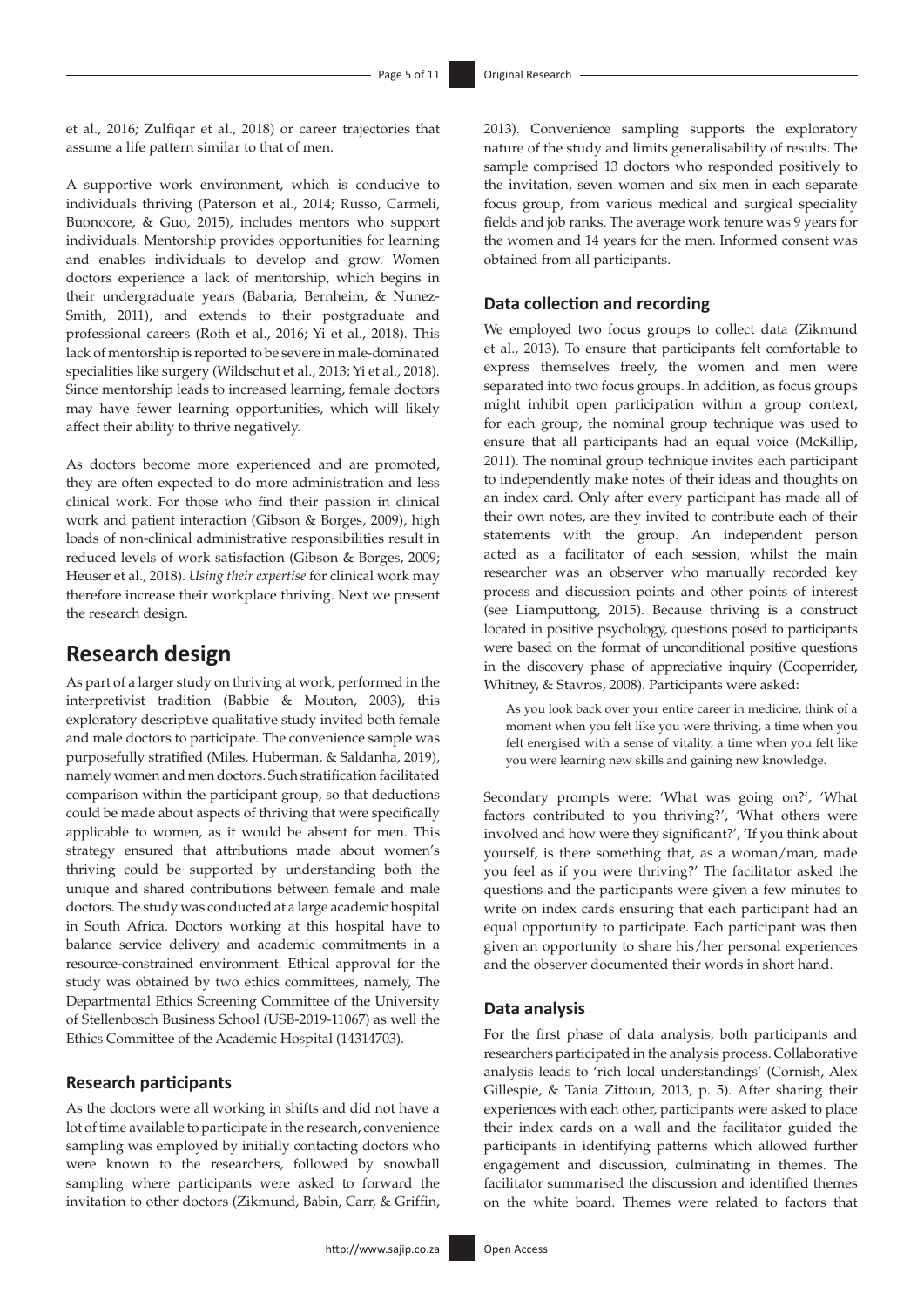contribute to doctors thriving at work. After the data collection sessions, the observer's handwritten notes were transcribed into two documents – one for each group. The documents included main points about each participant's experiences, which were categorised into themes (Saldana, 2009) through a process of analytic induction (Daly, 2017, p. 45). In the write-up, all themes overlapped between the women and men except the themes that are stated under the heading specifically for women.

#### **Strategies employed to ensure data quality and integrity**

Confirmability and dependability in qualitative studies are often equated to reliability and objectivity in quantitative research (Jensen, 2012a, 2012b). As female researchers exploring gender dynamics in a presently male-dominated profession, the results of the research are more likely to be criticised for bias (Ogden, 2012). To ensure confirmability, the research process was transparent, with a clear description of the processes involved in data collection and data analysis. Findings are supported with verbatim excerpts from discussions during the focus groups. To ensure the credibility of the study, the researchers collaborated with participants during data analysis (Jensen, 2012a). Copies of the transcripts and identified themes were sent to the study participants for verification.

### **Findings**

The factors which contribute to women and men doctors' ability to thrive at work relate to *contextual factors* for both men and women, those that were unique to the women doctors, and those to the male doctors.

#### **Common contextual factors affecting thriving at work**

Women and men doctors' ability to thrive at work relates to common *contextual factors* related to the workplace and social factors as reflected in Table 1.

#### **Support**

Both women and men cited the importance of a supportive environment, which is in keeping with the role of supervisor support as described by Paterson et al. (2014) in

|               | <b>TABLE 1:</b> Contextual factors affecting thriving at work for women and men. |
|---------------|----------------------------------------------------------------------------------|
| <b>Themes</b> | Associated key words                                                             |

| <b>Workplace factors</b>            |                                                                                                                          |  |  |
|-------------------------------------|--------------------------------------------------------------------------------------------------------------------------|--|--|
| Workplace support                   | Support from leaders, managers, mentors (colleagues,<br>nurses, patients)                                                |  |  |
| Transitioning into a<br>new role    | New and different challenges, learning new skills, sense<br>of purpose and responsibility, self-discovery, confidence    |  |  |
| Goal orientation                    | Goals, passion, calling, pursuit of knowledge and skills                                                                 |  |  |
| Clinical work                       | Clinical expertise, hands-on, relationship with patients<br>and their families, delivering high quality healthcare       |  |  |
| Teamwork/interpersonal<br>relations | Flexibility, less hierarchy, collegiality, individual autonomy,<br>each member understands his or her role, trust, pride |  |  |
| Social factors                      |                                                                                                                          |  |  |
| Social support                      | Friends, partners, spouses, parents                                                                                      |  |  |
| Work-life balance                   | Family responsibilities, obligations, work-home spill-over                                                               |  |  |

- <http://www.sajip.co.za> Open Access

the ability to thrive. The most notable and interesting point of difference was the source of this support. The men spoke more about support from management, the importance of good leadership and being mentored by seniors. This finding was in stark contrast to the women, who referred to support from mentors. Their mentors included their seniors, colleagues, nursing staff and even patients.

It seemed that the women in this study are more likely to seek learning opportunities than men through informal, flexible modes of teaching. The women reported that they are more likely than men to be taught by others who are not considered formal leaders, such as nurses. Overall, the women placed greater emphasis on support from outside the work environment, and were more communal in their approach, whilst the men focused solely on support from seniors in the workplace. Thus, the source of support and mentorship for men was more upward hierarchical whereas women were more systemic, which we have linked to *workplace contextual factors* of the framework (see Figure 2).

#### **Transitioning into a new role**

All participants clearly stated that the times in their career when they felt they were thriving were when they transitioned to different roles. The common thread was new and different challenges, feeling out of their depth but still having a sense of purpose and responsibility, and learning new skills. Participants used terms like 'baptism of fire', 'adrenalin rush' and 'drowning at first'. However, it seemed that once the doctors became settled in their roles and there were no new learning opportunities, their experience of thriving dissipated.

Participants referred to the process of transitioning being filled with *decision-making discretion*, which has been referred to as feeling empowered to make decisions (Hennekam, 2017; Sia & Duari, 2018; Spreitzer et al., 2005). The participants noted transitioning from medical students to medical interns, followed by community service medical officers, medical officers, to, ultimately, registrars (specialists in training). Each transition was associated with increased decisionmaking discretion, a better understanding of their role in the organisation and increased clinical competence, which promoted trust and respect. They felt a sense of excitement about learning new skills and acquiring new knowledge in keeping with the definition of thriving by Spreitzer et al. (2005): a sense of being energised because of having opportunities to learn new skills and gain knowledge.

#### **Goal orientation**

The majority of women reported that they realised early on in their careers which field they wanted to specialise in. That goal kept them energised and made them pursue knowledge and learn new skills. The situations in which they had found themselves were not always easy and were sometimes fraught with challenges. However, knowing why they were following a path and that they would serve a higher purpose kept them motivated. These women did not choose one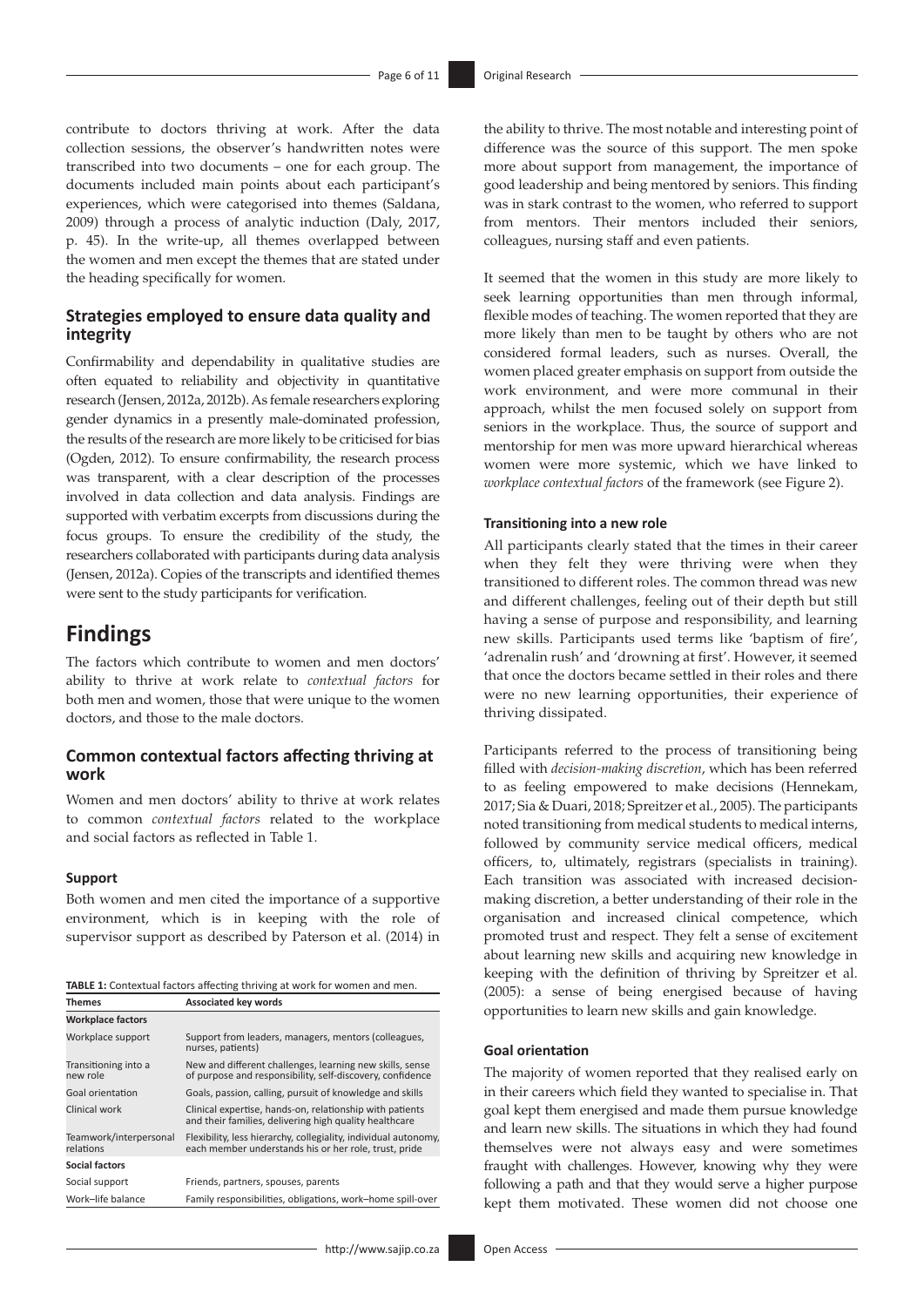

*Source*: Adapted from Spreitzer, G., Sutcliffe, K., Dutton, J., Sonenshein, S., & Grant, A. (2005). A socially embedded model of thriving at work. *Organisation Science*, 16(5), 537–549. [https://doi.](https://doi. org/10.1287/orsc.1050.0153)  [org/10.1287/orsc.1050.0153](https://doi. org/10.1287/orsc.1050.0153) and Paterson, T.E.D.A., Luthans, F., & Jeung, W. (2014). Thriving at work: Impact of psychological capital and supervisor support. Journal of Organisational Behaviour,<br>35, 434–446. https://doi.or

**FIGURE 2:** Framework of empirically derived elements contributing to women thriving in the workplace.

aspect of their life over another, career versus life, but viewed it as pursuing different goals in different aspects of their life, in a way that they would achieve their goals in both:

'I have a better understanding of my spiritual journey. It feels like I'm on the right path and that I am aligned. There are still a lot of challenges, but my perspective of the world is clearer.' (Line 123, woman, participant 5)

This theme is in line with the task-focused aspect of agentic work behaviours when individuals are active and purposeful at work (Sia & Duari, 2018), and display self-directed behaviours (Paterson et al., 2014). Spreitzer et al.'s (2005) task focus encompassed focusing attention and energy on completing a task, which, in the context of the present study, would be doctors focusing their attention and energy on completing their clinical duties and specialist training.

#### **Clinical work**

The framework describes the use of expertise which in the present study is represented by clinical work. This is in keeping with the literature that posits that doctors are trained to be clinicians and, as such, they derive work satisfaction from clinical work and patient interaction (Gibson & Borges, 2009). Women shared stories about how their clinical expertise and hands-on ability contributed to their thriving at work, and others elaborated on the positive effect their relationship with their patients had on their feeling of vitality:

'The people we worked with were small-town people. They made you feel appreciated. Felt like a family.' (Line 126, woman, participant 6)

A comment by a male participant referred to the importance of delivering high-quality healthcare:

'… having a clear conscience, of not giving inferior care, or giving care that you know is inferior.' (line 79, man, participant 3)

#### **Teamwork and interpersonal relations**

Teamwork and good interpersonal relations were noted by both the women's and the men's group. The men were explicit in their description of what teamwork entailed, whilst the women provided a broad overview. Both groups noted the importance of a flexible and less hierarchical environment in order to foster a culture of teamwork and collegiality. Participants considered an efficient team as one where members understand their individual roles, and where they are given autonomy to fulfil that role without feeling restricted by criticism or judgement. Participants also noted the importance of trust in fellow team members and the sense of pride that accompanies being a member of a team that performed well. In the framework, teamwork and good interpersonal relations are represented by a climate of trust and respect, as well as heedful relating:

'Teamwork is important, especially when everyone knows their role and willing to perform their best.' (Line 55, woman, participant 2)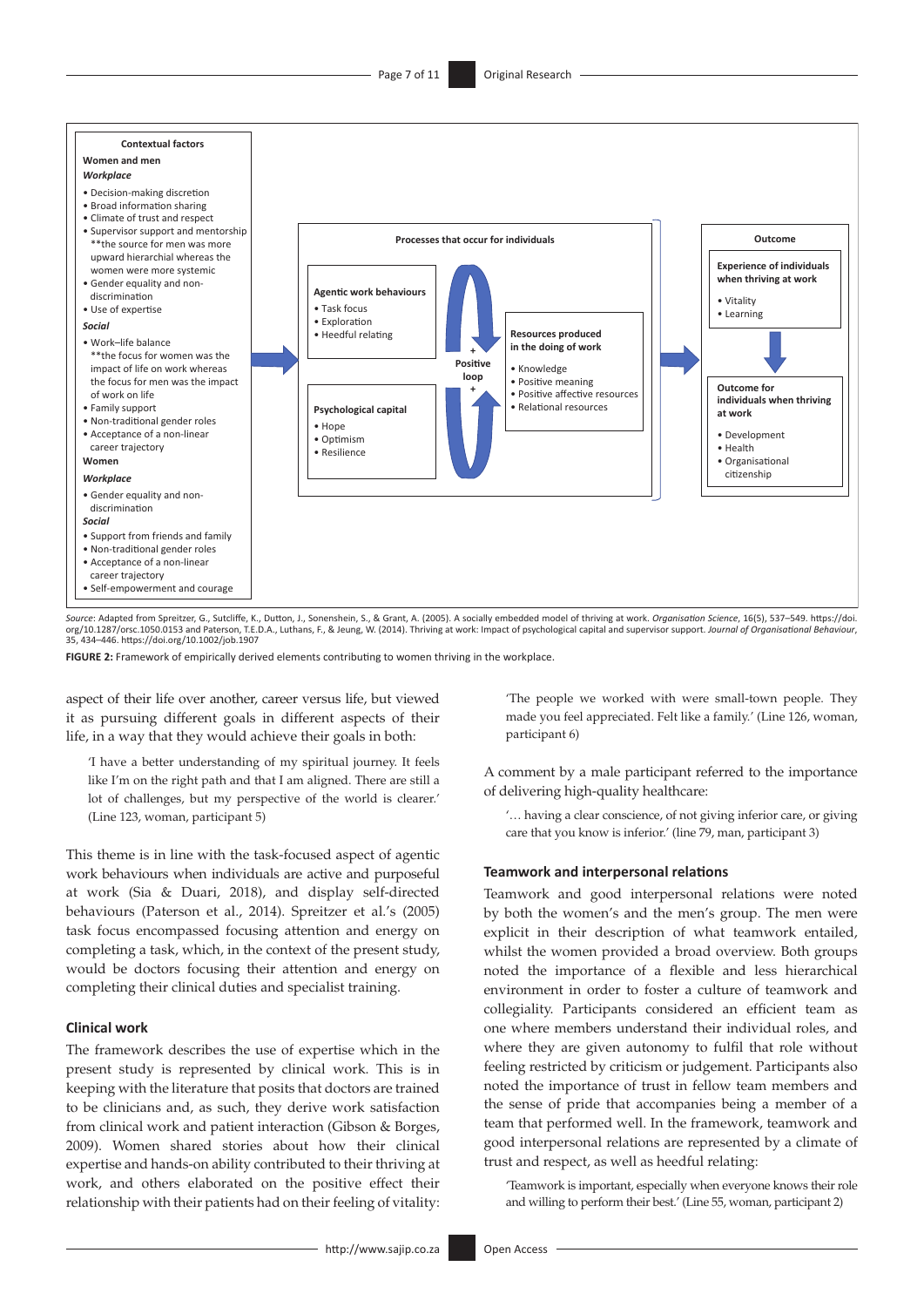#### **Social support and work–life balance**

Whilst men and women both stated the importance of a work-life balance, women indicated factors outside of work throwing them off balance, specifically their obligations and family responsibilities. The women noted that, if their home life or personal situation was not satisfactory, they found it difficult to thrive at work. The men were more focused on work affecting life, and the women were more focused on life affecting work:

'I enjoy my work more. When I go home and I switch off, I don't work. When I go to work, I switch on, like a football game. Some people let their work impact other aspects of their life.' (Line 34, man, participant 1)

'I feel like my family responsibility, which has always been such a huge part of my life, was less this year. It feels like a break and that I can move forward.' (Line 90, woman, participant 4)

In addition to a supportive work environment, this study confirmed that women find it challenging to feel energised and experience vitality when there is an imbalance between their work- and home-life (Bedoya-Vaca et al., 2016; Perrakis & Martinez, 2012; Zulfiqar et al., 2018). The interaction between work and home can cause considerable strain. Women who work are still largely responsible for childcare and domestic duties (Bosch, 2017), which explains why the women in the present study placed greater emphasis than the men on the interaction between home and work, and the effect thereof on their ability to thrive. It can be argued that, if women have an adequate support system in their personal lives, they may find it easier to experience a sense of balance between work and home. The point that the focus for women was the impact of life on work, which was the opposite for men, has been added under the section of social contextual factors of the framework (see Figure 2). The women included people outside the workplace as a source of support, including friends, partners, spouses and their parents:

'[*M*]y family has always been encouraging, being there and being supportive, being my village, so that I can be me.' (Line 6, woman, participant 1)

#### **Contextual factors unique to women**

Contextual factors influencing thriving at work are presented in Table 2 and discussed in the next section.

#### **Self-empowerment and courage**

Most of the women said that having a career and being financially independent also contributed to their sense of thriving, as they then had the ability to make decisions about their career without fear of poverty or worrying about their families. It afforded the women doctors the ability to

| TABLE 2: Factors unique to the women participants. |  |  |  |
|----------------------------------------------------|--|--|--|
|                                                    |  |  |  |

| <b>Themes</b>                   | Associated key words                                                                                                                                                                              |
|---------------------------------|---------------------------------------------------------------------------------------------------------------------------------------------------------------------------------------------------|
| Self-empowerment and<br>courage | Financial independence, having a career, autonomy                                                                                                                                                 |
| Gender equality                 | Gender discrimination also socially entrenched,<br>condescending compliments, inferences about work<br>competence, acceptance of childbearing as a normal<br>part of womanhood, freedom of choice |

outsource their primary care responsibilities, so that they were better able to focus on their work.

The women spoke about the fear they faced and the courage they needed to perform in certain work situations. These situations included working after-hours shifts in unsafe neighbourhoods. Overcoming their fears and feeling courageous provided them with a sense of satisfaction. Similar to the examples of psychological capital in Figure 1, self-empowerment and courage underscored the idea of optimism and perseverance in the face of challenges and setbacks (Youssef-Morgan & Luthans, 2015).

#### **Gender equality**

None of the women felt they had 'ever worked in an environment where there was gender equality'. Even those in specialities that are female-dominated had experienced gender discrimination from 'both men and women'. It was noted that women have become 'blunted' to gender inequality in the workplace, and endeavour to thrive in spite of gender discrimination. The women felt they needed to 'work harder than men' to prove themselves. They mentioned that acknowledgement, depending on how it is communicated, can promote a sense of thriving. The women noted that, when male seniors looked past gender and trusted them more than a male colleague, based purely on merit, it fostered a feeling of vitality and encouraged learning. On the other hand, when the women surpassed a man's low expectations and received a comment such as, 'You are good for a woman doctor', they found it deflating.

Women are able to thrive in environments that are accepting of women having children by viewing it as a normal part of life, and not an anomaly or an inconvenience. Furthermore, women seem to thrive when other women around them are thriving. Women understand that there are gender roles in society, which means that their demands are different to those of men. Participants noted that it is essential that women have positive role models in other women, and that women in power do empower and uplift other women, a finding contrary to the more commonly held assumption that senior women are predominantly Queen Bees (Johnson & Mathur-Helm, 2011).

For women, gender equality did not mean that they saw themselves as being the 'same as men in every way'. With regard to their clinical skills and knowledge, they saw themselves as equal to men doctors, but acknowledged that they were different to men outside the professional domain. However, they did not attach value to the difference. They indicated an understanding that women have different roles and needs, which need to be respected. In addition, they also noted that not all women are the same, and that one cannot assume that all women in their child-bearing years want to marry and have children. The women also noted the importance of having the freedom to choose their path.

The women doctors noted that they did not expect to receive 'special favours or treatment'. They wanted their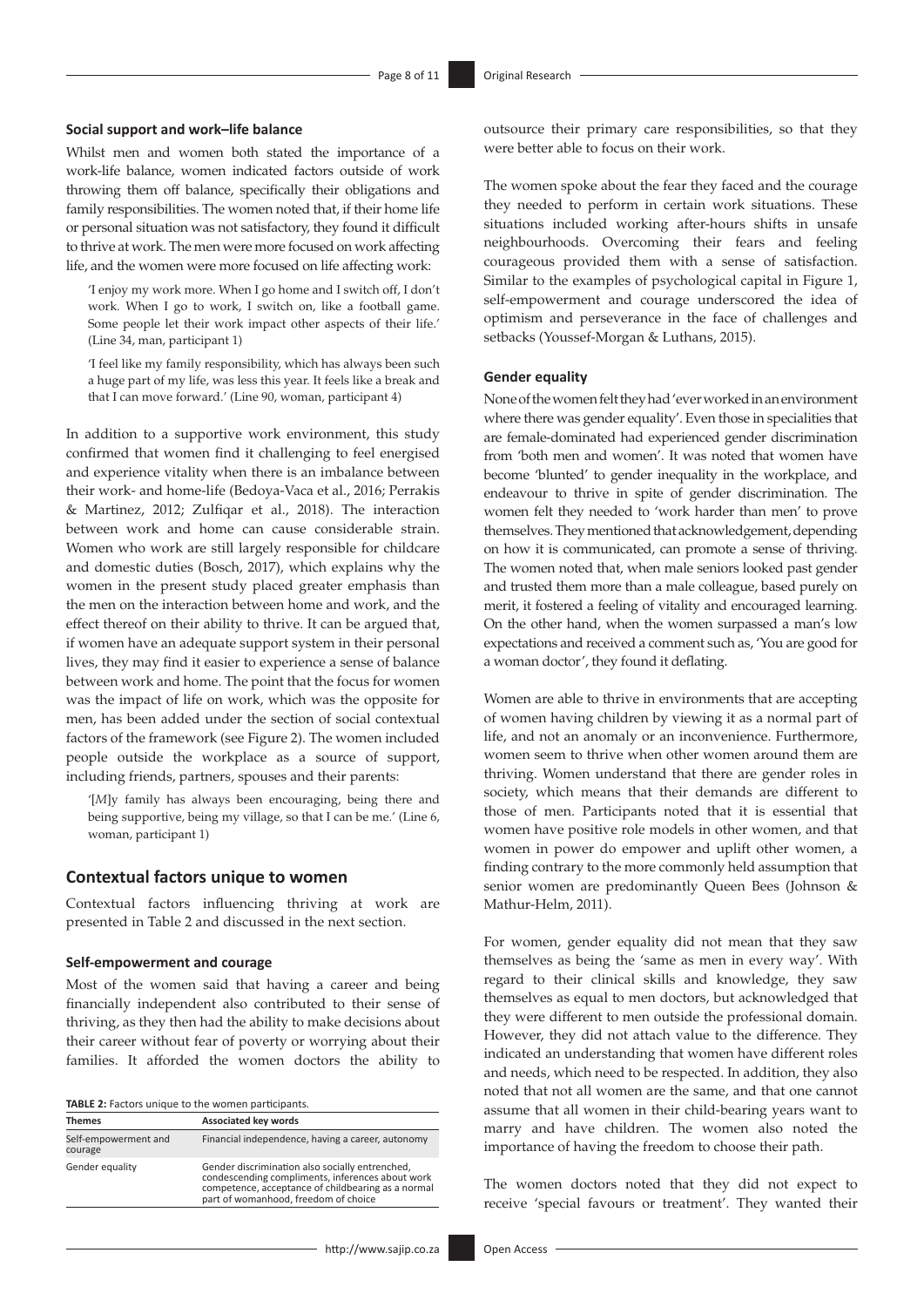employers to understand that they have different life phases, which require different styles of management. A woman participant offered the example of training, noting that women may want flexibility in their training schedule, such as allowing them to complete their training over a longer period. The women noted that their drive and commitment are not lower than those of men; they were willing to postpone realising their goals in order to pursue family goals.

This theme is represented in the framework and includes the acceptance of a non-linear career trajectory that factors in exits and pauses in career progression, no enforcement of traditional gender roles and organisational policies that allow flexibility and promote a work-life balance. Burnout as a result of role stress was not explicitly discussed, but the conflict between roles of women at work and home was implicit. Women in this study also reported that they are more likely to take up household responsibilities than men as noted by Bosch (2017). They noted that gender discrimination is so entrenched in our society that it is not possible to eliminate it from the workplace.

#### **Contextual factors unique to men**

#### **Functional systems**

The importance of an efficient healthcare system with good governance and organisation was noted. This theme was absent in the data from the women's group. One male participant noted how he had worked in three different provinces, and each time returned to the province that had fewer resource constraints and what he perceived to be a better system, where he felt able to thrive. Another man noted the importance of a healthcare system that acknowledges the occurrence of medical errors, and incorporates checkpoints into patient care, to prevent such errors:

'You don't want to feel like your care is futile, which can be the case if the system is dysfunctional.' (Line 118, man, participant 6)

*Functional systems* as a contributing factor to thriving is not included in the framework of factors that contribute to women thriving in the workplace as depicted in Figure 2. The presence of this theme in the men's group warrants further exploration to better understand the role of an efficient healthcare system in doctors' ability to thrive at work.

#### **Adapting the framework for thriving at work**

The framework provided in Figure 1 outlined constructs that are theoretically derived and represent the factors that contribute to thriving at work. When comparing the empirical results of participants against Figure 1, the workplace and social contextual factors were supported with a difference noted in the perception of supervisor support and mentorship as a workplace contextual factor, and work–life balance and social support as a social contextual factor. The source of supervisor support and mentorship was more upward hierarchical for the men, whereas the women were more systemic in their approach to being supervised and mentored. In addition, the perception

of work-life balance and triggering factors for imbalance was different in the men and women group with the women noting life-factors as imbalance triggers noting a greater need for social support from friends and family. In addition, gender-related factors such as non-traditional roles, acceptance of non-linear career trajectories and selfempowerment and courage were stated by the women and were absent for the men. The additional findings are presented under *contextual factors* in Figure 2.

### **Recommendations and limitations**

The framework proposed in Figure 2 requires further validation, to determine the magnitude of the role the contributing factors play in women doctors thriving and to gain deeper insight into which individual or contextual factors are greater predictors of thriving. Whilst previous studies have quantified individual factors (Abid et al., 2016; Paterson et al., 2014; Sia & Duari, 2018), contextual factors in the workplace (Spreitzer & Carmeli, 2009) or both (Niessen et al., 2012), the impact of gender-based elements as depicted in the framework has not been explored.

There are policy implications for healthcare organisations in the public and private sector to consider for implementing changes to facilitate women doctors to thrive. The Department of Health could pay greater attention to policies that are more accommodating of career-life integration through, for example, flexibility in working hours and job requirements. Whilst one should be mindful of isolating and stigmatising women by making assumptions about their life choices, there should be freedom of choice and flexibility to accommodate care-giving responsibilities of individuals such as women. Although results cannot be generalised, they can be suggested for doctors because the entire sample consisted of medical doctors.

## **Conclusion**

Medical doctors expressed similarity in most aspects relating to their thriving at work. However, there were areas such as gender equality, non-discrimination, social support and work-life balance where women expressed different challenges to men. At the core of these differences is the conflict between personal and professional roles that women fulfil, mostly because of traditional views of gender roles. Some of the factors that are common between women and men are perceived differently by each group and therefore the framework presented in the study provides greater inclusion of factors relating to women thriving in medical work. The adapted framework for women doctors' thriving is therefore more inclusive of factors that should encourage thriving for medical doctors in a gender-diverse context.

# **Acknowledgements Competing interests**

The authors declare that they have no financial or personal relationships that may have inappropriately influenced them in writing this article.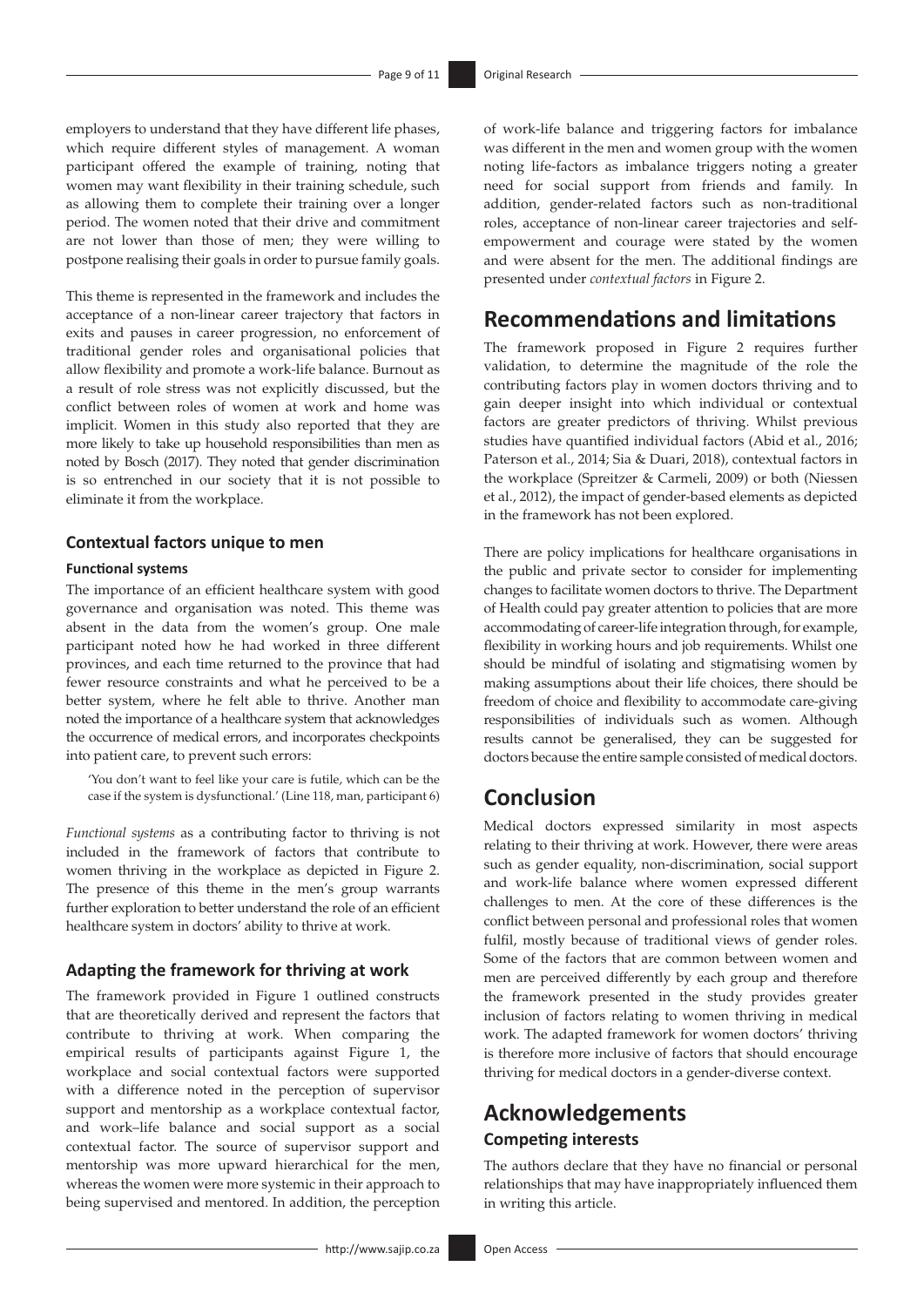#### **Authors' contributions**

S.M. was the MBA student; A.B. was her supervisor and originator of research on thriving as part of a larger project.

#### **Ethical considerations**

Ethical clearance for this study was obtained from the University of Stellenbosch Business School ethics committee, reference number: USB-2019-11067.

#### **Funding information**

This research received no specific grant from any funding agency in the public, commercial or not-for-profit sectors.

#### **Data availability**

Data is in safe storage with the researchers.

#### **Disclaimer**

The views and opinions expressed in this article are those of the authors and do not necessarily reflect the official policy or position of any affiliated agency of the authors.

### **References**

- Abid, G. (2016). How does thriving matter at workplace. *International Journal of Economics and Empirical Research, 10*(4), 521–527.
- Abid, G., Zahra, I., & Ahmed, A. (2016). Promoting thriving at work and waning turnover intention: A relational perspective. *Future Business Journal, 2*(2), 127–137. <https://doi.org/10.1016/j.fbj.2016.08.001>
- Babaria, P., Bernheim, S., & Nunez-Smith, M. (2011). Gender and the pre-clinical experiences of female medical students. A taxonomy. *Medical Education, 45*(3), 249–260. <https://doi.org/10.1111/j.1365-2923.2010.03856.x>
- Babbie, E., & Mouton, J. (2003). *The practice of social research*. Oxford: Oxford University Press.
- Bakker, A.B., Schaufeli, W.B., Leiter, M.P., & Taris, T.W. (2008). Work engagement: An emerging concept in occupational health psychology. *Work and Stress, 22*(3), 187–200. <https://doi.org/10.1080/02678370802393649>
- Bartels, A.L., Peterson, S.J., & Reina, C.S. (2019). Understanding well-being at work?<br>Development and validation of the eudaimonic workplace well-being scale.<br>PLoS ONE, 14(4), e0215957. Retrieved from https://journals.plo [article?id=10.1371/journal.pone.0215957](https://journals.plos.org/plosone/article?id=10.1371/journal.pone.0215957)
- Bedoya-Vaca, R., Derose, K.P., & Romero-Sandoval, N. (2016). Gender and physician specialization and practice settings in Ecuador: A qualitative study. *BMC Health Services Research, 662*(16), 1–13. [https://doi.org/10.1186/](https://doi.org/10.1186/s12913-016-1917-1) [s12913-016-1917-1](https://doi.org/10.1186/s12913-016-1917-1)
- Bosch, A. (2017). Rethinking women's workplace outcomes: Structural inequality. In A. Bosch (Ed.), *South African board for people practices women's report 2017* (pp. 13–17). Rosebank: South African Board for People Practices.
- Boyd, N.M. (2015). Introducing thriving at work to the field of community psychology. *Journal of Community Psychology, 43*(6), 794–809. [https://doi.org/10.1002/](https://doi.org/10.1002/jcop.21752) [jcop.21752](https://doi.org/10.1002/jcop.21752)
- Breier, M., & Wildschut, A. (2008). Changing gender profile of medical schools in South Africa. *South African Medical Journal, 98*(7), 557–560.
- Buse, K., Bilimoria, D., & Perelli, S. (2013). Why they stay: Women persisting in US engineering careers. *Career Development International, 18*(2), 139–154. [https://](https://doi.org/10.1108/CDI-11-2012-0108) [doi.org/10.1108/CDI-11-2012-0108](https://doi.org/10.1108/CDI-11-2012-0108)
- Carver, C.S. (1998). Resilience and thriving: Issues, models, and linkages. *Journal of Social Issues, 54*(2), 245–266. [https://doi.org/10.1111/j.1540-4560.1998.](https://doi.org/10.1111/j.1540-4560.1998.tb01217.x) [tb01217.x](https://doi.org/10.1111/j.1540-4560.1998.tb01217.x)
- Cooperrider, D.L., Whitney, D., & Stavros, J.M. (2008). *Appreciative inquiry handbook: For leaders of change* (2nd ed.). Brunswick, OH: Crown Custom Publishing and Berrett-Koehler Publishers.
- Cornish, F., Gillespie, A., & Zittoun, T. (2013). Collaborative analysis of qualitative data. In U. Flick (Ed.), *The SAGE handbook of qualitative data analysis* (pp. 79–93). Thousand Oaks, CA: Sage.
- Daly, K. (2007). *Qualitative methods for family studies and human development.*  Thousand Oaks, CA: Sage Publications.
- Farahat, F.M. (2009). Challenges facing female physicians in Egypt. *Archives of Environmental and Occupational Health, 64*(2), 121–127. [https://doi.org/10.3200/](https://doi.org/10.3200/AEOH.64.2.121-128) [AEOH.64.2.121-128](https://doi.org/10.3200/AEOH.64.2.121-128)
- Feeney, B.C., & Collins, N.L. (2015). Thriving through relationships. *Current Opinion in Psychology, 1*(1), 22–28.<https://doi.org/10.1016/j.copsyc.2014.11.001>
- Gibson, D., & Borges, N. (2009). Aligning career expectations with the practice of medicine physician satisfaction. *Journal of Career Development, 25*(4), 331–351. <https://doi.org/10.1177/0894845309335240>
- Hennekam, S. (2017). Thriving of older workers. *Personnel Review, 46*(2), 297–313. <https://doi.org/10.1108/PR-07-2015-0195>
- Heuser, C.C., Gibbins, K.J., Herrera, C.A., & Theilen, L.H. (2018). Moms in medicine: Job satisfaction among physician-mothers in obstetrics and gynecology. *Work, 60*, 201–207.<https://doi.org/10.3233/WOR-182734>
- Hossain, P., Gupta, R.D., Yarzar, P., Jalloh, M.S., Tasnim, N., Afrin, A., & Ahmed, S.M.<br>(2019). "Feminization" of physician workforce in Bangladesh, underlying factors)<br>and implications for health system. Insights from a *One, 14*(1), e0210820. <https://doi.org/10.1371/journal.pone.0210820>
- Jensen, D. (2012a). Confirmability. In L.M. Given (Ed.), *The Sage encyclopedia of qualitative research methods* (pp. 112–113). Thousand Oaks, CA: Sage.
- Jensen, D. (2012b). Dependability. In L.M. Given (Ed.), *The Sage encyclopedia of qualitative research methods* (p. 209). Thousand Oaks, CA: Sage.
- Johnson, Z., & Mathur-Helm, B. (2011). Experiences with Queen Bees: A South African study exploring the reluctance of women executives to promote other women in the workplace. *SA Journal of Business Management, 42*(4), 47–55. [https://doi.](https://doi.org/10.4102/sajbm.v42i4.504) [org/10.4102/sajbm.v42i4.504](https://doi.org/10.4102/sajbm.v42i4.504)
- Liamputtong, P. (2015). Focus group methodology: Introduction and history. In *Focus group methodology: Principles and practice* (pp. 1–14). Thousand Oaks, CA: Sage.
- Mahomed, F.E., & Rothmann, S. (2019). Strengths use, deficit correction, thriving and performance of academics at universities of technology. *SA Journal of Industrial Psychology, 45*, 1–11.<https://doi.org/10.4102/sajip.v45i0.1577>
- Maslow, A.H. (1943). A theory of human motivation. *Psychological Review, 50*(4), 370–396.<https://doi.org/10.1037/h0054346>
- McDonald, G. (2016). Surviving workplace adversity: A qualitative study of nurses and midwives and their strategies to increase personal resilience. *Journal of Nursing Management, 24*, 123–131. <https://doi.org/10.1111/jonm.12293>
- McKillip, J. (2011). Structured groups. In *Needs analysis* (pp. 86–94). Thousand Oaks, CA: Sage.
- Miles, M.B., Huberman, A.M., & Saldanha, J. (2019). *Qualitative data analysis: A methods sourcebook*. Thousand Oaks, CA: Sage.
- Moore, H.L., Bakker, A.B., & Van Mierlo, H. (2021). Using strengths and thriving at work: The role of colleague strengths recognition and organizational context. *European Journal of Work and Organizational Psychology*. [https://doi.org/10.108](https://doi.org/10.1080/1359432X.2021.1952990) [0/1359432X.2021.1952990](https://doi.org/10.1080/1359432X.2021.1952990)
- Niessen, C., Sonnentag, S., & Sach, F. (2012). Thriving at work: A diary study. *Journal of Organisational Behaviour, 33*, 468–487. <https://doi.org/10.1002/job.763>
- Ogden, R. (2012). Bias. In L.M. Given (Ed.), *The Sage encyclopedia of qualitative research methods* (p. 61). Thousand Oaks, CA: Sage.
- Paterson, T.E.D.A., Luthans, F., & Jeung, W. (2014). Thriving at work: Impact of psychological capital and supervisor support. *Journal of Organisational Behaviour, 35*, 434–446. <https://doi.org/10.1002/job.1907>
- Perrakis, A., & Martinez, C. (2012). In pursuit of sustainable leadership: How female academic department chairs with children negotiate personal and professional roles. *Sage Publications, 14*(2), 205–220. <https://doi.org/10.1177/1523422312436417>
- Porath, C., Spreitzer, G., Gibson, C., & Garnett, F.G. (2012). Thriving at work: Toward its measurement, construct validation, and theoretical refinement. *Journal of Organisational Behaviour, 33*, 250–275. <https://doi.org/10.1002/job.756>
- Procher, V., Ritter, N., & Vance, C. (2018). Housework allocation in Germany: The role of income and gender identity. *Social Science Quarterly, 99*(1), 43–61. [https://doi.](https://doi.org/10.1111/ssqu.12390) [org/10.1111/ssqu.12390](https://doi.org/10.1111/ssqu.12390)
- Roth, V.R., Theriault, A., Clement, C., & Worthington, J. (2016). Women physicians as healthcare leaders: A qualitative study. *Journal of Health Organization and Management, 30*(4), 648–665.<https://doi.org/10.1108/JHOM-09-2014-0164>
- Russo, M., Carmeli, A., Buonocore, F., & Guo, L. (2015). When family supportive supervisors meet employees' need for caring: Implications for work–family enrichment and thriving. *Journal of Management, 44*(4), 1678–1702. [https://doi.](https://doi.org/10.1177/0149206315618013) [org/10.1177/0149206315618013](https://doi.org/10.1177/0149206315618013)
- Saldana, J. (2009). *The coding manual for qualitative researchers*. Thousand Oaks, CA: Sage.
- Seritan, A.L., Iosif, A.-M., Hyvonen, S., Lan, M.-F., Boyum, K., & Hilty, D. (2010). Gender differences in faculty development: A faculty needs survey. *Academic Psychiatry, 34*(2), 136–140.<https://doi.org/10.1176/appi.ap.34.2.136>
- Sia, S.K., & Duari, P. (2018). Agentic work behaviour and thriving at work: Role of decision making authority. *Benchmarking: An International Journal, 25*(8), 3225–3237.<https://doi.org/10.1108/BIJ-07-2017-0204>
- Sirois, F.M., & Hirsch, J.K. (2017). A longitudinal study of the profiles of psychological thriving, resilience, and loss in people with inflammatory bowel disease. *British Journal of Health Psychology, 22*(4), 920–939. <https://doi.org/10.1111/bjhp.12262>